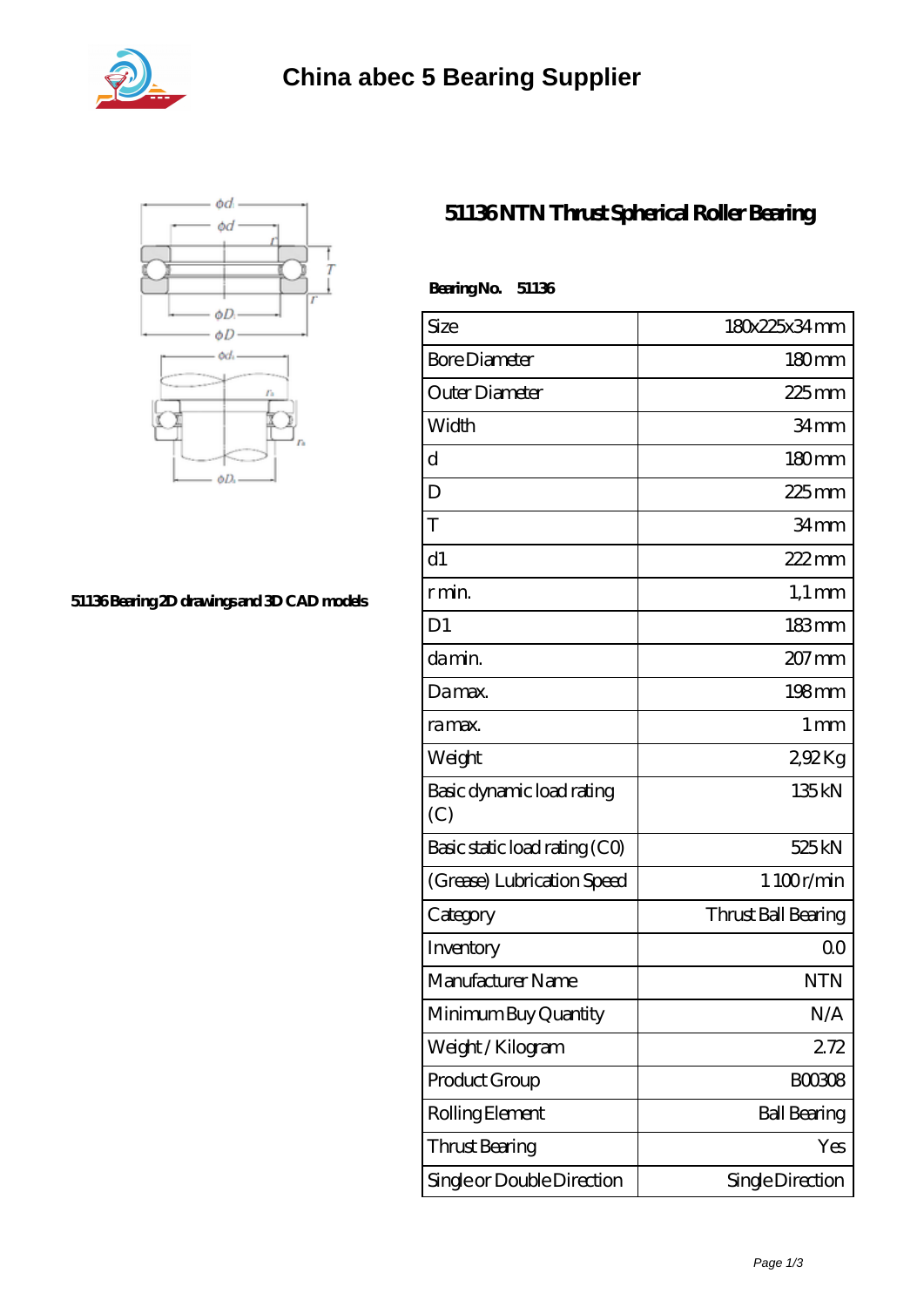

| <b>Banded</b>                          | No                                                                                                                                                                   |
|----------------------------------------|----------------------------------------------------------------------------------------------------------------------------------------------------------------------|
| Cage Material                          | Steel                                                                                                                                                                |
| Precision Class                        | ABEC 1   ISO PO                                                                                                                                                      |
| Component Description                  | Roller Assembly Plus<br>Raceways                                                                                                                                     |
| <b>Other Features</b>                  | Single Row   With Flat Seat                                                                                                                                          |
| Long Description                       | 180MM Bore 1; 183MM<br>Bore 2, 225MM Outside<br>Diameter; 34MM Height;<br>Ball Bearing, Single<br>Direction; Not Banded;<br>Steel Cage; ABEC 1   ISO PO<br>Precision |
| Inch - Metric                          | Metric                                                                                                                                                               |
| Category                               | Thrust Ball Bearings                                                                                                                                                 |
| <b>UNSPSC</b>                          | 31171552                                                                                                                                                             |
| Harmonized Tariff Code                 | 8482105008                                                                                                                                                           |
| Noun                                   | Bearing                                                                                                                                                              |
| Keyword String                         | <b>Ball Thrust</b>                                                                                                                                                   |
| Manufacturer URL                       | http://www.ntnamerica.co<br>m                                                                                                                                        |
| Weight/LBS                             | 64375                                                                                                                                                                |
| Overall Height with<br>Aligning Washer | OInch   OMillimeter                                                                                                                                                  |
| Bore 1                                 | 7.087 Inch   180 Millimeter                                                                                                                                          |
| Outside Diameter                       | 8858Inch   225 Millimeter                                                                                                                                            |
| Height                                 | 1.339Inch   34 Millimeter                                                                                                                                            |
| Bore 2                                 | 7.205 Inch   183 Millimeter                                                                                                                                          |
| bore diameter:                         | $180 \text{mm}$                                                                                                                                                      |
| dynamic load capacity:                 | 135000N                                                                                                                                                              |
| outside diameter:                      | $222$ mm                                                                                                                                                             |
| operating temperature<br>range:        | $-40$ to $120^{\circ}$ C                                                                                                                                             |
| overall width:                         | 34 mm                                                                                                                                                                |
| maximum rpm:                           | 1500rpm                                                                                                                                                              |
|                                        |                                                                                                                                                                      |